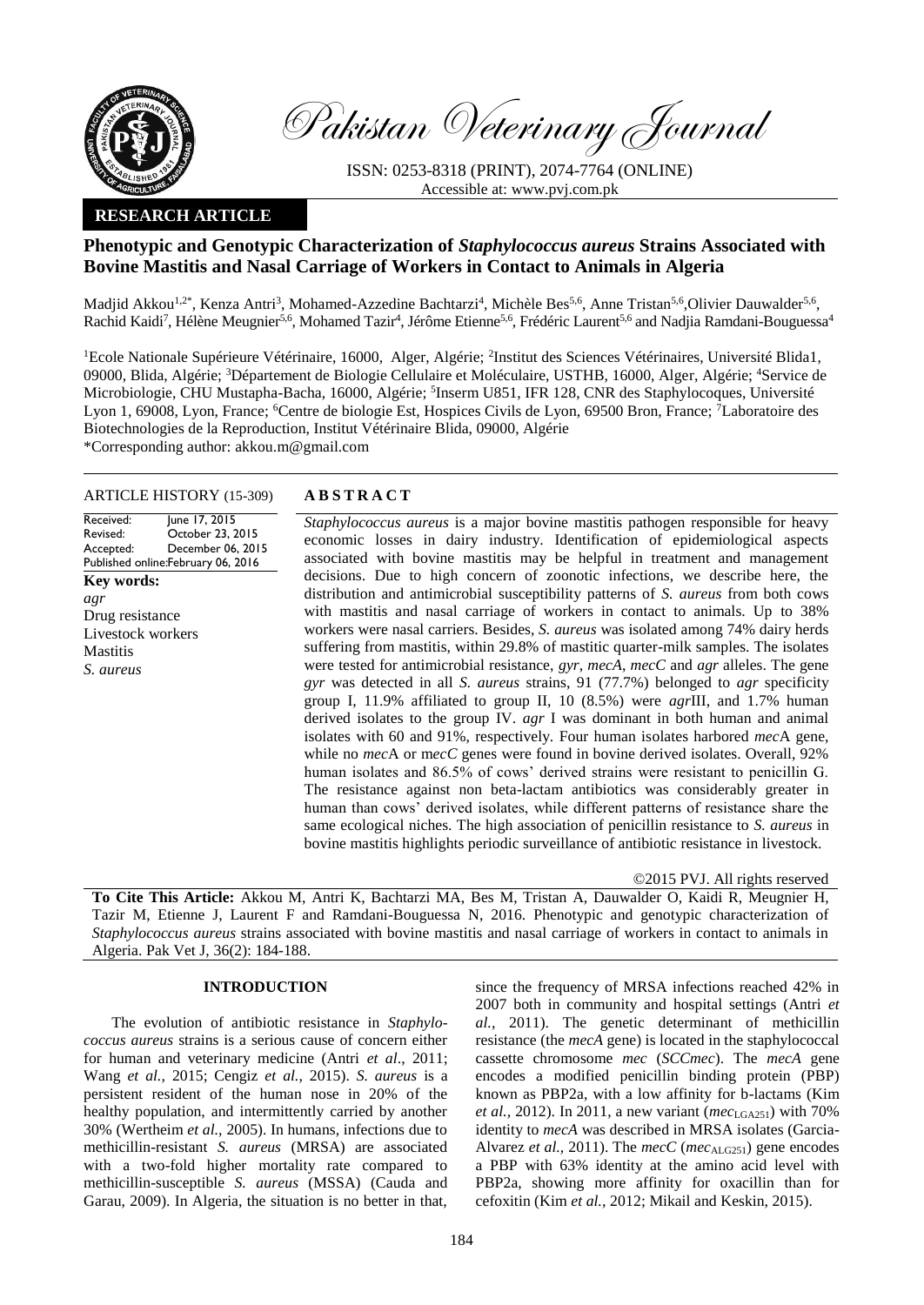The increasing evidence that MRSA can be transmitted in both directions, from human to animals and vice versa (Oppliger *et al.,* 2012; Ye *et al.,* 2015) is of special alarm, since *S. aureus* is responsible for about, one-third of clinical and subclinical mastitis in dairy cows (Botrel *et al.,* 2010). The accessory gene regulator (*agr*) was identified as a quo-rum sensing system in *S. aureus*. RNAIII is the major effector of *agr* system. It acts as a small RNA regulating the expression of many virulence factors, including most of those encoding cell-wallassociated and extra-cellular proteins (Thoendel *et al.,* 2010). The main reservoir of *S. aureus* is the infected quarter of udder, and transmission between cows usually occurs during milking process (Fox and Gay, 1993). Multi-resistant phenotypes and MRSA in intra-mammary dissemination have increasingly been described in cows and often produce incurable severe intra-herd infections (Feßler *et al.,* 2010). The present study aimed to describe the antimicrobial resistance patterns and molecular typing of *S. aureus* isolates involved in bovine mastitis and in carriage of workers in close contact to animals.

## **MATERIALS AND METHODS**

**Mastitis and milk sampling:** Cows' udders were examined by visual inspection and palpation for the presence of any lesion, pain, heat and swelling. Milk from each quarter was withdrawn and checked for any change in color and consistency. California Mastitis Test (CMT) was carried out on lactating cows according to procedures described by Quinn *et al*. (1994) to determine subclinical mastitis. Moreover, milk samples were collected from mastitic quarters according to the National Mastitis Council (NMC, 1990).

**Human nasal swabs:** After being informed about the importance and scientific benefits of our investigation, cooperative workers provided written informed consent for sampling. Nasal swabs were taken from the two nostrils and transported in the Amies transport medium (Pasteur Institute of Algeria) to laboratory for further procedures. Professional's related data were kept strictly confidential and were served only to the purpose of this study.

**Bacteriological examination of samples:** From each tube, 0.01mL of milk was inoculated in parallel onto heart and brain broth (BHIB), selective *chromogenic* medium *S. aureus*-select TM (Oxoid, Paris, France), nutritive agar medium supplemented with 5% of blood sheep, and Baird-Parker medium supplemented with 5% of egg yolk and 0.5% tellurite of potassium. In case of a negative primary culture, plates were inoculated from the enriched BHIB. A quarter was considered positive when growth of 100cfu/mL was detected from a sample. Samples yielding over than 2 bacterial species were considered to be contaminated (NMC, 1990). Nasal swabs were enriched overnight at 37°C onto BHIB than inoculated on selective *chromogenic* medium *S. aureus*-select TM and nutritive agar medium supplemented with 5% of blood sheep respectively. All plates were examined after 48h of incubation at 37°C.

*S. aureus* **isolation and antimicrobial susceptibility testing:** The suspected colonies were isolated and identified by catalase, *Staphaurex* (*Pastaurex Staph+*, Bio-rad, La-Coquette, France) and coagulase tests. Susceptibility to penicillin, oxacillin, cefoxitin, gentamicin, kanamycin, erythromycin, clindamycin, ofloxacin, teicoplanin, vancomycin, cotrimoxazole, tetracycline, rifampicin, fosfomycin, chloramphenicol and mupirocin for human isolates was determined by the disk diffusion method, as recommended by CLSI (2007). Comité de l'Antibiogramme de la Société Française de Microbiologie interpretative criteria were used for pristinamycin and fusidic acid SFM (2007). Cefoxitin-resistant and/or oxacillin-resistant phenotypes were supposed to be MRSA.

**DNA extraction,** *mec A, mec C* **and** *agr* **groups typing:**  Genomic DNA was prepared using DNeasy tissue kit (Qiagen, Courtaboeuf, France), after enzymatic lysis with lysis buffer and lysis enhancer. *gyr* amplification using multiplex PCR with *gyr-*1 5'-AGTACATCGTCGTATAC TATATGG-3' and *gyr*-2 5'-ATCACGTAACAGTTCAA GTGTG-3' primers, was used to confirm the quality of each DNA extract and the absence of PCR inhibitors. The primers: *agr*1 5'GTCACAAGTACTATAAGCTGCGAT-3', *agr*2 5'-TATTACTAATTGAAAAGTGGCCATAG C-3', *agr*3 5'-GTAATGTAATAGCTTGTATAATAATA CC-CAG-3', *agr*4 5'-CGATAATGCCGTAATACCCG-3' and pan *agr* 5'-ATGCACATGGTGCACATGC-3' were used to determine *agr* alleles. In addition, methicillin resistance gene *mec*A and *mec*C were identified by PCR, using *mecA*-1 5'-AAAATCGATGGTAAAGGTTGGC-3, *mec*A-2 5'-AGTTCTGCAGTACCGGATTTGC-3 and *mec* ALGA251 MultiFP 5′-GAAAAAAAGGCTTAGAACGCCT C-3′, *mec*ALGA251 MultiRP 5′-GAAGATCTTTTCCGTT TTCAGC-3′ primers respectively as described elsewhere (Antri *et al.,* 2011; Garcia-Alvarez *et al.,* 2011). Based on the Array Tube platform (CLONDIAG, Jena, Germany), MRSA isolates were genotyped, using the StaphyType test (Alere, Technologies GnbH, Jena, Germany) following the manufacturer's instruction. Genotypes with *mecA* or *mecC* genes were considered MRSA.

**Statistical analysis:** Chi-square  $(\chi^2)$  tests, with Yates' continuity correction when needed and nonparametric tests allowing independence analysis between random variables were used. P<0.05 was considered statistically significant.

## **RESULTS**

## **Descriptive data**

**Cows:** Among 31 Algerian mastitis-positive herds, 218 quarter-milk samples were collected from 14 cows with clinical mastitis and 102 cows with CMT-positive subclinical mastitis. *S. aureus* was isolated from 65 samples of 45 cows. One quarter was affected in 32 cows, two in 7 cows, three in 5 and four quarters in one cow. One to six strains were isolated from each *S. aureus*-positive herd. Growth of *S. aureus* was observed on 29.8% milk samples (41.1% clinical cases; 28% subclinical quarters). For two subclinical quarters, two distinct strains of *S. aureus* were found. Thus, 67 isolates were collected from 65 quarters of 45 cows in 23 different herds (Table 1).

**Human:** Only workers that were directly in contact with animals were included in the study, which resulted in the sampling of 129 persons. Forty-nine (38%) workers were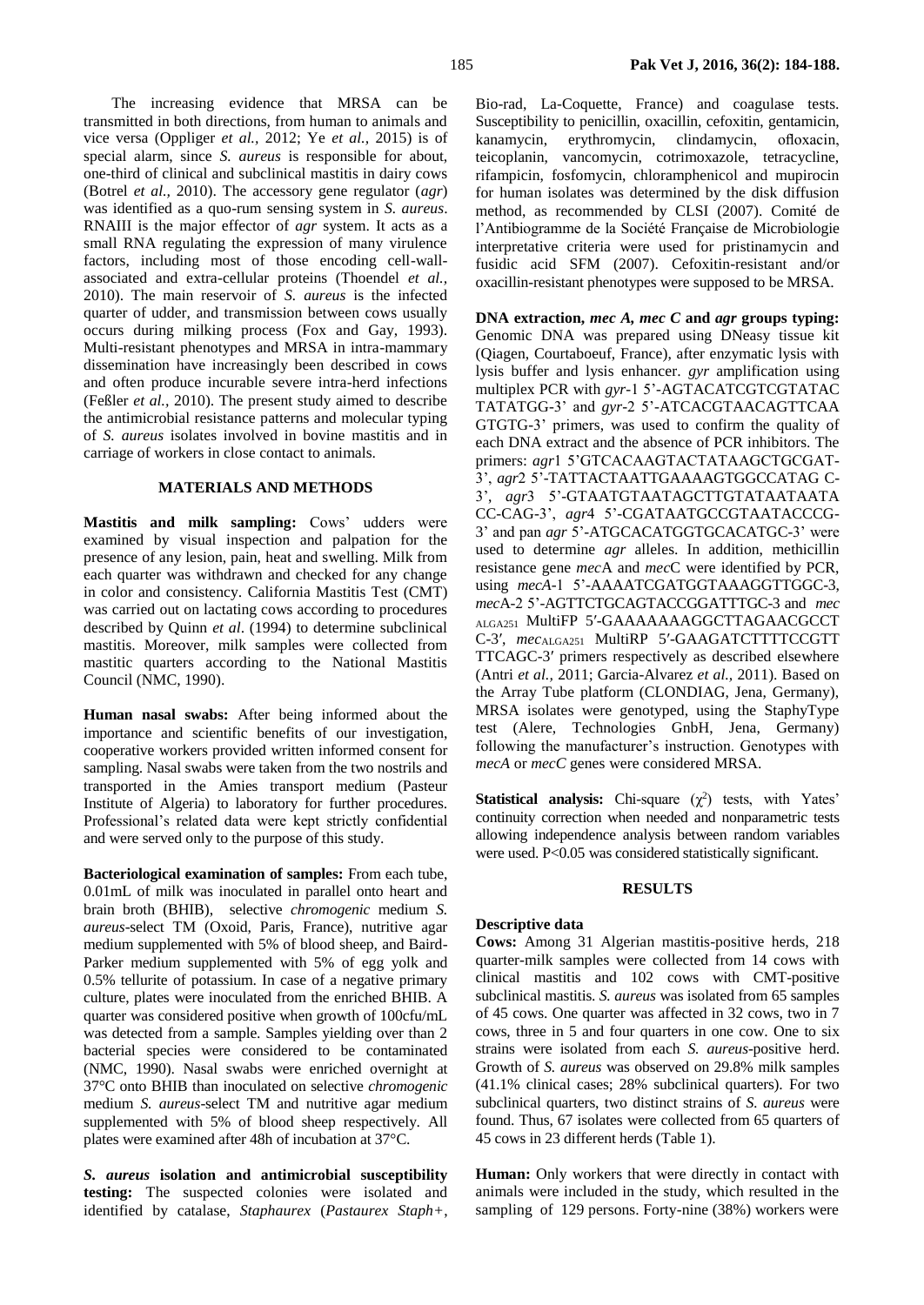**Table 1:** Isolation and identification of *S. aureus* from human and bovine mastitis samples in Algeria

| Characteristics       |     | Humans | Animals |       |  |
|-----------------------|-----|--------|---------|-------|--|
|                       | No. | ℅      | No.     | %     |  |
| <b>Identification</b> |     |        |         |       |  |
| No. subjects          | 129 | 100    | 218     | 100   |  |
| Prevalence            | 49  | 37.98  | 65      | 29.81 |  |
| No. of isolates       | 50  | 38.75  | 67      | 30.73 |  |
| gyr typing            | 50  | 38.75  | 67      | 30.73 |  |

**Table 2:** Antimicrobial resistance frequencies of Human and bovine related *S. aureus* isolates.

| Antimicrobial   |     | Human isolates |     | Animal isolates |           |
|-----------------|-----|----------------|-----|-----------------|-----------|
|                 |     | $(n=50)$       |     | $(n=67)$        |           |
| agents          | No. | %              | No. | %               |           |
| Penicillin      | 46  | 92.0           | 58  | 86.5            | <b>NS</b> |
| Oxacillin       | 4   | 8.0            | 0   | 0.0             |           |
| Cefoxitin       | 4   | 8.0            | 0   | 0.0             |           |
| Gentamycin      | 0   | 0.0            | 0   | 0.0             |           |
| Kanamycin       | 9   | 18.0           |     | 1.5             | < 0.05    |
| Erythromycin    | 16  | 32.0           | 3   | 4.5             | < 0.05    |
| Clindamycin     | 9   | 18.0           | 2   | 3.0             | < 0.05    |
| Pristinamycin   | 0   | 0.0            | 0   | 0.0             |           |
| Ofloxacin       | 0   | 0.0            | n   | 0.0             |           |
| Vancomycin      | 0   | 0.0            | 0   | 0.0             |           |
| Teicoplanin     | 0   | 0.0            | 0   | 0.0             |           |
| Chloramphenicol | 0   | 0.0            | 0   | 0.0             |           |
| Cotrimoxazole   | 0   | 0.0            | 0   | 0.0             |           |
| Fosfomycin      | 0   | 0.0            | 0   | 0.0             |           |
| Tetracycline    | 21  | 42.0           | 10  | 14.9            | < 0.05    |
| Fusidic acid    |     | 2.0            |     | 1.5             | <b>NS</b> |
| Rifampicin      | 0   | 0.0            | ŋ   | 0.0             |           |
| Mupirocin       | 0   | 0.0            |     |                 |           |

NS, not significant

nasal carriers for *S. aureus*. From these latter, 42 were male and 7 were female, with a mean age of 36.4 (19 to 74) years and, a mean professional activity in close contact to animals of 12.5 (1 to 50) years (Table 1).

**Antibiotic susceptibility testing:** Four human related strains were found methicillin-resistant (*mecA* positive strains), while the remaining isolates were *mecA* and *mecC* negative strains (Fig.1).

Penicillin resistance was consistently detected and in proportions that did not significantly differ between human (46/50, 92%; including 4 MRSA, P>0.05) and animals (58/67, 86.5%). Thirty-seven isolates (human 24/50, 48%; animal 13/67, 19.4%) were resistant to at least one of the non-β-lactam antibiotics tested; however significant differences  $(P<0.05)$  in this respect between species were noted. The differences (Table 2) were observed for resistance to tetracycline, erythromycin, clindamycin and kanamycin (the highest resistance was in human isolates).

**Antibiotic susceptibility patterns:** Antibiotic resistance determination revealed that 34/117 isolates (29%) were resistant to two or more antibiotics, but in proportion that significantly  $(P<0.05)$  differ between human  $(46%)$  and animals (16.4%). Of the fifteen characterized patterns of resistance, a high diversity of profiles was detected among the human than bovine derived isolates, while four patterns were isolated either from human and animal samples. All the human MRSA derived isolates showed a *mec* complex A, SCC*mec* IV and resistance to erythromycin, clindamycin and tetracycline. Also, of the 4 MRSA isolates, two were resistant to kanamycin. From the animal methicillin-susceptible isolates, at least two different patterns of resistance were recovered from 9

farms. Moreover multiple patterns were incriminated in 4 udders, while PEN and PEN, ERY, CLI, TET shared the same quarter. Except for the pattern PEN which was detected in 18/23 (78.2%) of infected farms; the others were revealed within a maximum of three herds (Table 3).

*agr* **specificity groups:** The representative data of the PCR products for the identification of *agr* specific groups for representative *S. aureus* (Fig. 2). Analysis of *agrD*  gene polymorphism showed that all 117 *S. aureus* strains could be assigned to one of the four major *agr* specificity groups. Ninety-one (77.7%) belonged to *agr* specificity group I, 11 (11.9%) belonged to group II, 10  $(8.5\%)$  to group III, and 2 (1.7%) human derived isolates to the group IV (Table 4). *agr* specificity group I was constantly detected in proportions that did not differ between human (30/50, 60%) and animals (61/67, 91%). Moreover, *agr*  specificity group I was recovered from 22 of the 23 (95.6%) *S. aureus*-positive farms, and co-existed with different *agr* specificity groups in five farms. Different *agr* specificity groups were also recovered from one quarter (PEN, *agr* I and PEN, *agr* II), and from one human nasal swab (PEN, *agr* IV and PEN, ERY, CLI, KAN, TET, *agr* I). In addition, two different patterns of resistance PEN, and PEN, ERY, CLI, TET with *agr*  specificity group I co-existed on the same quarter.

## **DISCUSSION**

*Staphylococcus aureus* is an environmentally very robust bacterium surviving wide extremes of temperature and moisture; it is a major cause of intra-mammary infections in dairy cattle, and highly prevalent in farms with fewer than thirty cows (Kalmus *et al.,* 2011; He *et al*., 2014; Javed *et al*., 2015). In this report, *S. aureus* was isolated among 74% of herds (5 to 25 cows) suffering from mastitis. The apparent *S. aureus* herd prevalence reported herein is similar to those reported in a recently published Canadian study (Olde Riekerink *et al.,* 2010), but higher than those reported in the USA and in Mexico (Jayarao *et al.,* 2004; Miranda-Morales *et al.,* 2008). Overall, *S. aureus* is still considered one of the most common etiological agents associated with clinical and subclinical mastitis in lactating cows. It was blamed in 29.8% of bovine mastitis within higher proportion (41%) among the clinical cases in this investigation.

Several Algerian provincial studies showed high frequencies of *S. aureus* in bovine mastitis; it was responsible for 38.9% of bovine clinical and subclinical mastitis in Oran (Benhamed and Kihal, 2013). *Staphylococcus aureus* was also in charge for 30.3% and 40% of subclinical mastitis in eastern and centre provinces respectively (Saidi *et al.,* 2013; Boufaida-Asnoune *et al.,* 2012). However, comparison between results from different prevalence studies must be performed with caution since sample selection and bacterial cultivation techniques may differ.

From human colonization standpoint, prevalence and frequency of *S. aureus* isolation from workers in close contact to animals were relatively high (38% nasal carriers) and similar to the 36% rate reported in Switzerland on farm workers (Sakwinska *et al.,* 2011). Our prevalence however, was higher than that reported in western Algeria on healthy people of general population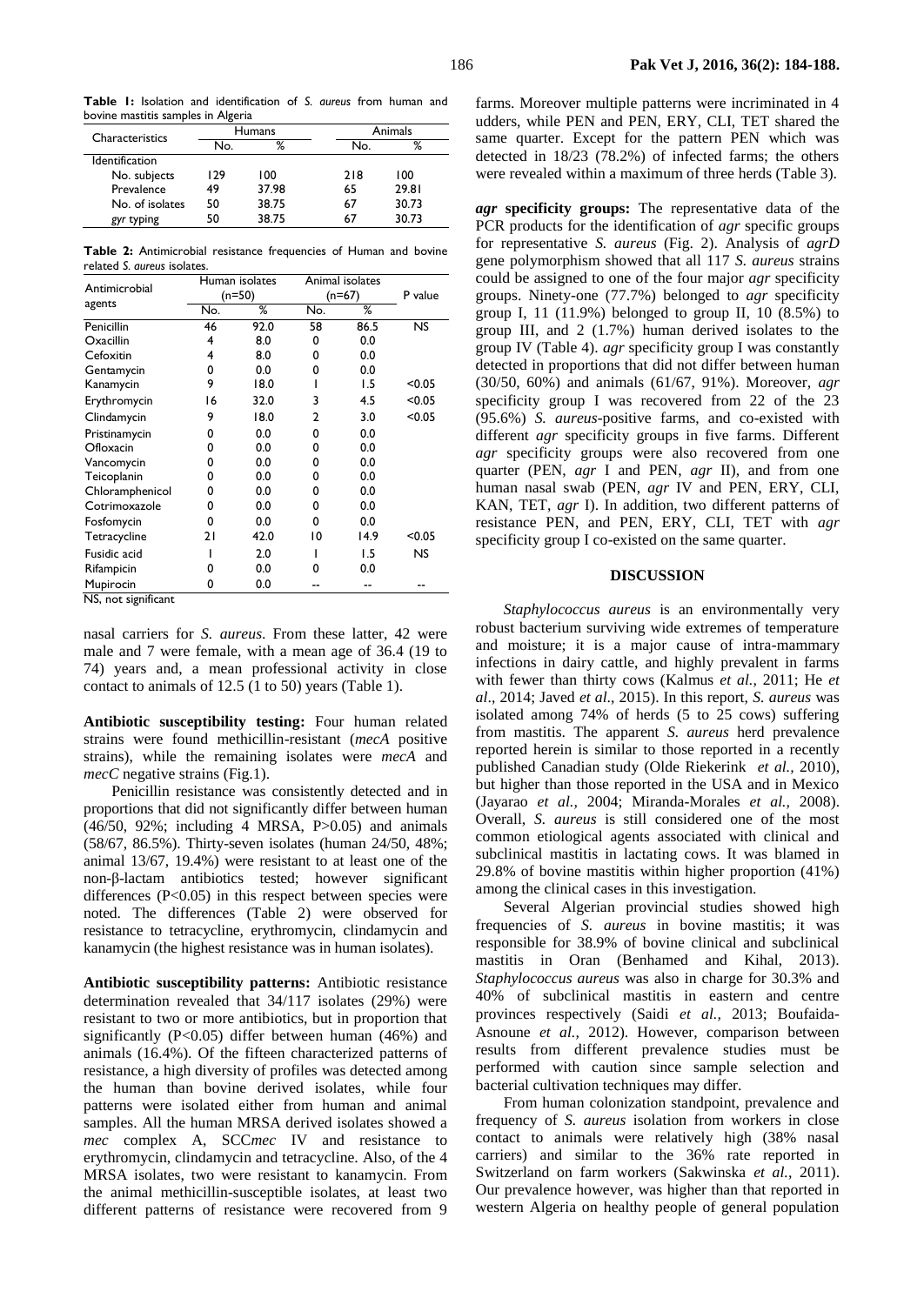**Table 3:** Antibiotic resistance profiles of *S. aureus* isolated from professionals and bovine mastitis

|                              |           |      | Total                 | Human                | Mastitis isolates (n=67) |                 |                                                                                |  |
|------------------------------|-----------|------|-----------------------|----------------------|--------------------------|-----------------|--------------------------------------------------------------------------------|--|
| Resistance profile           | mecA      | mecC | isolates<br>$(n=117)$ | isolates<br>$(n=50)$ | No.                      | No. of<br>farms | Farms                                                                          |  |
| PEN, OXA, ERY, CLI, KAN, TET | $\ddot{}$ |      |                       |                      | 0                        |                 | --                                                                             |  |
| PEN, OXA, ERY, CLI, TET      | $\ddot{}$ |      |                       |                      |                          |                 |                                                                                |  |
| PEN, ERY, CLI, KAN, TET      |           |      |                       |                      |                          |                 |                                                                                |  |
| PEN, ERY, CLI, TET           |           |      |                       |                      |                          |                 | <b>B8, D2</b>                                                                  |  |
| PEN, ERY, KAN, TET           |           |      |                       |                      |                          |                 |                                                                                |  |
| PEN, ERY, FU                 |           |      |                       |                      |                          |                 | <b>B2</b>                                                                      |  |
| PEN, ERY, TET                |           |      |                       |                      |                          |                 |                                                                                |  |
| PEN, KAN, TET                |           |      |                       |                      |                          |                 |                                                                                |  |
| PEN, FU                      |           |      |                       |                      |                          |                 |                                                                                |  |
| PEN, TET                     |           |      | 12                    |                      |                          |                 | A5, A11, A12, A16, CI                                                          |  |
| PEN, ERY                     |           | ٠    |                       |                      |                          |                 |                                                                                |  |
| <b>PEN</b>                   |           |      | 71                    | 24                   | 47                       | 18              | A2, A5, A9, A10, A11, A15, A16, A17,<br>B1, B2, B3, B4, B5, B6, B8, C3, C4, C5 |  |
| <b>TET</b>                   |           |      |                       |                      | 0                        |                 |                                                                                |  |
| <b>KAN</b>                   |           |      |                       |                      |                          |                 | A9                                                                             |  |
| <b>SENSIBLE</b>              |           |      | 10                    |                      | 8                        |                 | A8, A13, A15, B1, B3, B8                                                       |  |

<sup>a</sup>PEN, penicillin ; OXA, oxacillin ; ERY, erythromycin; CLI, clindamycin; KAN, kanamycin; TET, tetracycline; FU, Fusidic acid; <sup>b</sup>A, Tizi-Ouzou; B, Boumerdès; C, Khenchela, D, Blida



**Fig. 1:** Agarose gel electrophoresis of PCR triple amplification of *mecA, mecC* and *gyr* genes for professional derived *S. aureus.* Lane M: 100bp DNA ladder. Lane T: positive control with *mec*A (533 bp), *mec*C (138 bp), and *gyr* (280 bp).



**Fig. 2:** Analysis of PCR products for the identification of *agr* specific groups from professionals derived *S. aureus*. Lane M: 100 bp DNA ladder. Lane T: positive control with *agr* I (440 bp), *agr* II (550 bp), *agr* III (300 bp), and *agr* IV (650 bp).

**Table 4:** Frequency of *agr* specificity groups among the *S. aureus* strains tested

| agr specificity |          | No. of <i>agr</i> specificity | No. of <i>agr</i> specificity |                      |  |
|-----------------|----------|-------------------------------|-------------------------------|----------------------|--|
|                 |          | groups $(\%)$                 | groups $(\%)$                 |                      |  |
| groups          | Total    | Human isolates                | Animal isolates               | No. Farms            |  |
|                 | 91(77.7) | 30(60)                        | 61(91.0)                      | 22(95.6)             |  |
| Ш               | 14(11.9) | 09(18)                        | 05 (07.4)                     | 05(21.7)             |  |
| Ш               | 10(08.5) | 09 (18)                       | 01(01.4)                      | 01(04.3)             |  |
| IV              | 02(01.7) | 02 (04)                       | 00(00.0)                      | 00(00.0)             |  |
| Total           | 117(100) | 50 (100)                      | 67(100)                       | $\overline{23(100)}$ |  |

(Ruimy *et al.,* 2009). Variations in these studies related to populations, geographic areas, sampling procedure and methodologies might explain the difference observed.

The levels of antimicrobial resistance among isolates from bovine mastitis, farmers, and veterinarians were relatively different. The only exception was resistance to first-line-treatment penicillin G, which reached 86.5% and 92% in bovine mastitis and workers colonization,

respectively. This widespread resistance against penicillin G in Algeria can be attributed to the frequent and long term use of penicillin in therapeutics. The differences in prevalence of penicillin-resistant *S. aureus* in bovine mastitis observed between countries may be due to different management options to control *S. aureus* mastitis but possibly also by different use patterns of antimicrobials for mastitis treatment. Indeed, countries with a policy of prudent use of antibiotics in veterinary practices have shown lower levels of resistance compared to other countries (Kalmus *et al.,* 2011).

Recent reports from Belgium indicate that MRSA was involved in bovine nasal carriage within 19.8% farms, and responsible for Bovine mastitis in 10% of Belgium farms (Nemeghaire *et al.,* 2014). A study from China reported that 15.5% of bovine mastitis isolates were MRSA strains, and 38.2% MRSA strains had observed resistance to more than 8 classes of antibiotics (Wang *et al.,* 2015). In Algeria, increased rates of human MRSA infections were previously reported, both in hospital and community (Antri *et al.,* 2011). Occupational livestock contact showed 5.31 times increased risk of MRSA carriage using no contact as reference (Ye *et al.,* 2015). In this study, only four healthy individuals (3.1%) were colonized by MRSA strains while all mastitis derived isolates were MSSA. No discrepancy was found among data for phenotypic antimicrobial susceptibility test using disk diffusion method and PCR screening for *mec*A and *mec*C genes. Indeed all MRSA isolates showed expression of *mec*A gene; two strains were confirmed later as CC80, *SCCmec* IV, *agr* III, *PVL*+ and two others as CC22, *SCCmec* IV, *agr* I.

With the exception to tetracycline, resistance to other antimicrobials than penicillin G in *S. aureus* isolates was rare (<5%) in strains isolated from cows with mastitis and markedly  $(P<0.05)$  lower than human isolates (table 2). Resistances genes in *S. aureus* are often plasmid-encoded and disseminate through *S. aureus* populations by horizontal gene transfer mechanisms leading to strains that are more resistant (Werckenthin *et al.,* 2001). While, similar rates of acquisition and loss of *S. aureus* strains were shown in carriers and non carriers' individuals (Miller *et al.* 2014), frequent exposure to the flora of close contacts may lead to mixed-clone *S. aureus* colonization or infection. Since different antimicrobial patterns shared the same ecological niches, the relatively high resistance